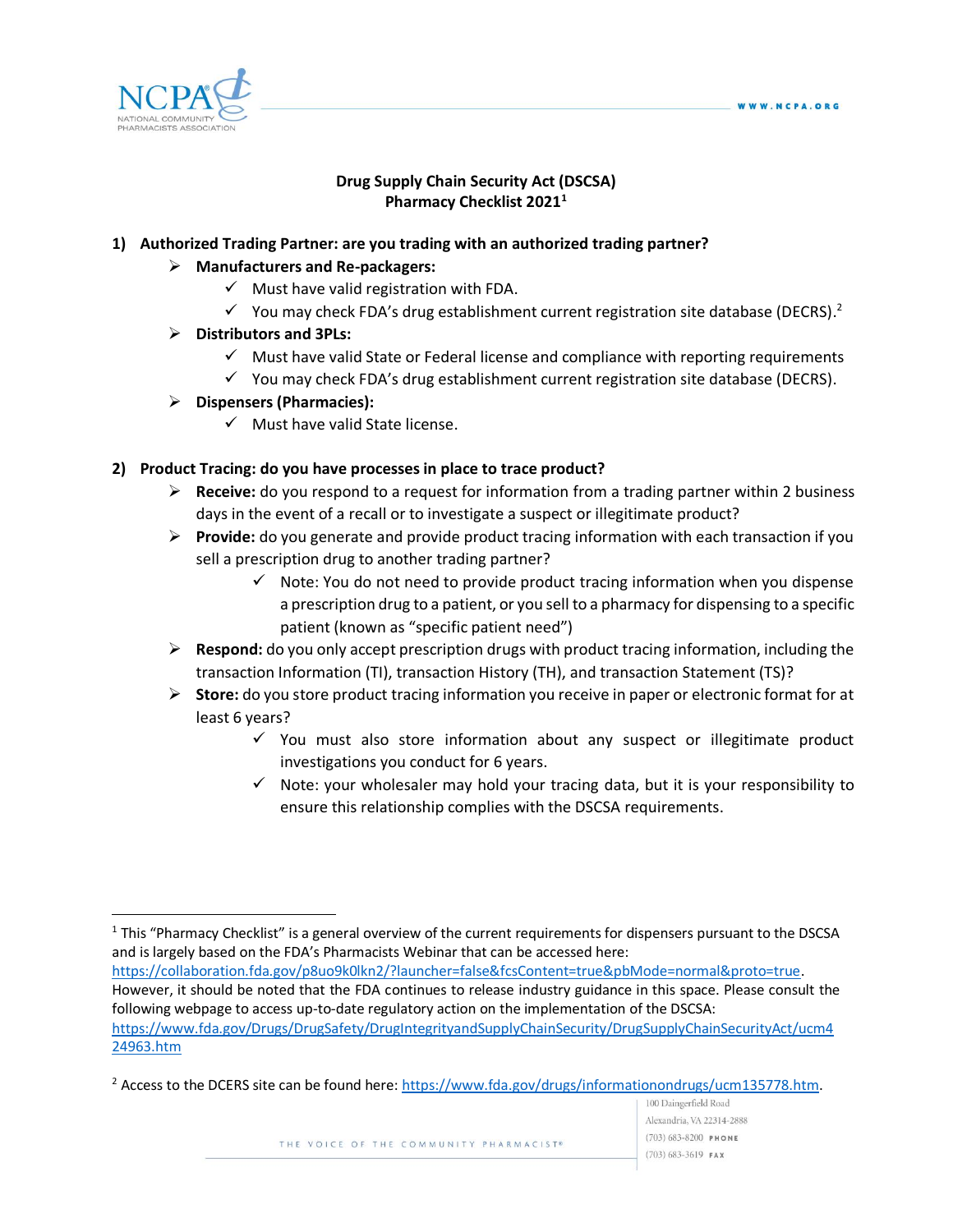DSCSA Checklist 2021 Page 2

- **3) Suspect or Illegitimate Product: do you have standard operating procedures in place to identify as suspect or illegitimate product at your pharmacy?** 
	- **Suspect Product is when you have reason to believe that product potentially is:**
		- $\checkmark$  Counterfeit, diverted, stolen, subject of fraudulent transaction, intentionally adulterated, or appears otherwise unfit for distribution such that the product would result in serious adverse health consequences or death to humans.
		- $\checkmark$  FDA examples: Altered product info, missing info on label, looks different than product on shelf, no "Rx only" symbol, bubbling on the label, foreign language, lot numbers or expiration dates do not match the outer/inner container, missing or wrong package inserts, damaged, broken seal, open package, different product name than FDA approved version.
		- $\checkmark$  Starting November 27, 2023, pharmacies must verify the product identifier of the suspect product of at least 3 packages or 10 percent of products under suspect investigation. $3,4$
	- **Illegitimate Product is when you have credible evidence that shows the product is:**
		- $\checkmark$  Counterfeit, diverted, stolen, subject of fraudulent transaction, intentionally adulterated, or appears otherwise unfit for distribution such that the product would result in serious adverse health consequences or death to humans.
		- $\checkmark$  Do you notify the FDA if you have illegitimate product within 24 hours using Form FDA 3911, notify other trading partners within 24 hours, and request notification termination using Form FDA 3911?<sup>5</sup>

**Other Considerations:** 

 $\overline{a}$ 

- $\checkmark$  Do you quarantine and investigate suspect prescription drugs to determine if illegitimate?
- $\checkmark$  During such investigation, do you validate applicable transaction information and transaction history?
- $\checkmark$  If the product is illegitimate, do you work with manufacturer to take steps to prevent it from reaching patients?
- $\checkmark$  Do you store records of investigation of suspect product and the disposition of illegitimate product for at least 6 years?

## **4) Product Identifiers: are you on the lookout for product identifiers in your pharmacy?**

 $\triangleright$  Starting November 2018, manufacturers and re-packagers were required to place DSCSAcompliant product identifiers on prescription drug product. Starting on November 27, 2019, wholesale distributors are required to only trade with product that contains the DSCSA-

<sup>&</sup>lt;sup>3</sup> Note that in a 2019 Compliance Policy statement FDA announced that it would delay enforcement of certain requirements until November 27, 2020, recognizing that a delay was necessary to ensure that the pharmaceutical distribution supply chain was not disrupted. As this deadline approached, FDA became aware that many affected entities would not be able to comply with certain requirements and issued the 2020 Compliance Policy to delay enforcement for an additional three years until November 27, 2023.

<sup>5</sup> Access to the FDA 3911 Form can be found here[: https://www.fda.gov/media/99191/download](https://www.fda.gov/media/99191/download)